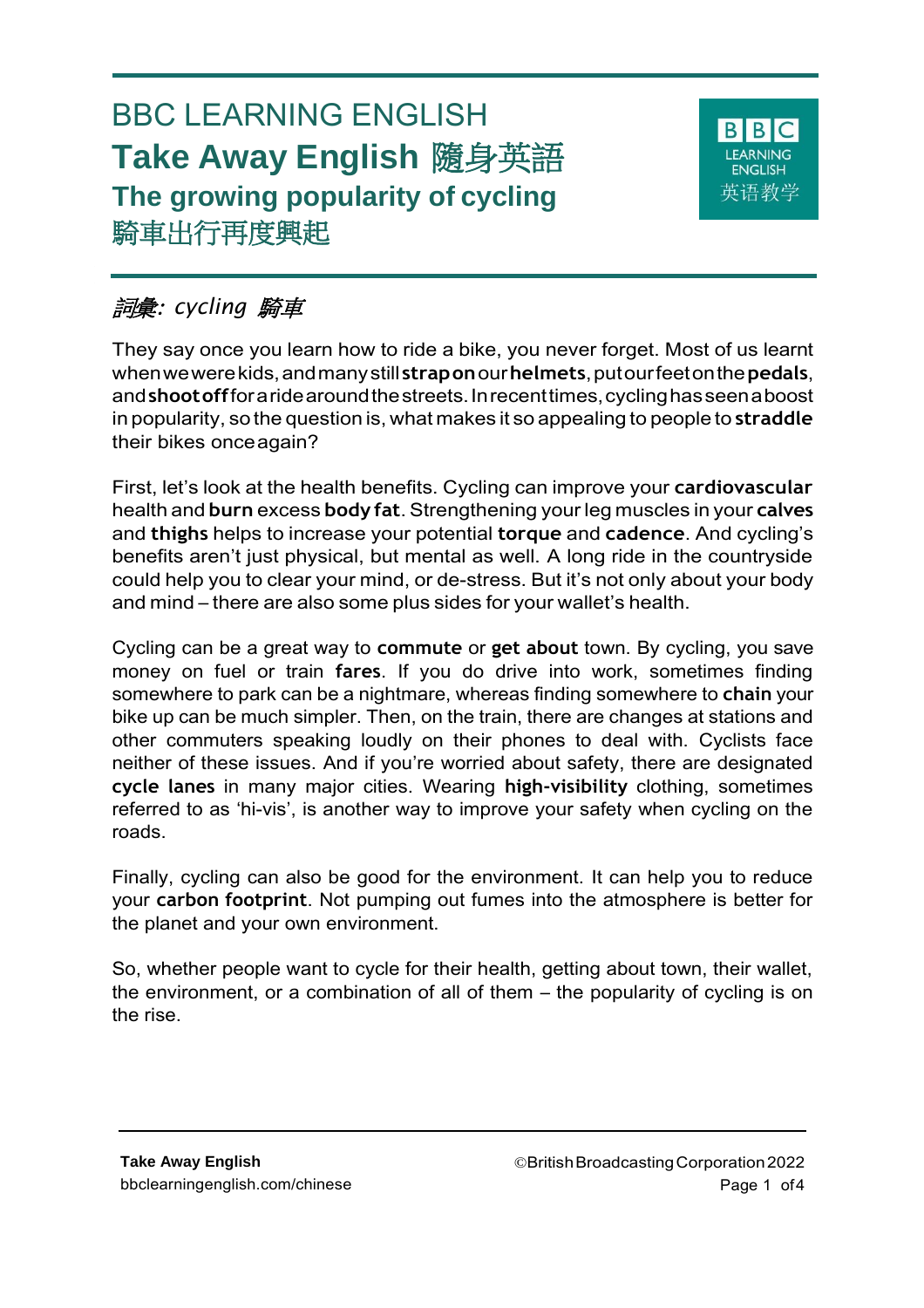### 詞彙表

| strap on         | 繫上,繫好    |
|------------------|----------|
| helmet           | 頭盔,安全帽   |
| pedal            | 腳蹬子,腳踏板  |
| shoot off        | 快速騎走     |
| straddle         | 騎,跨坐     |
| cardiovascular   | 心血管的     |
| burn             | 燃燒       |
| body fat         | 體脂       |
| calf             | 小腿肚      |
| thigh            | 大腿       |
| torque           | 扭轉力      |
| cadence          | 節奏,韻律    |
| commute          | 上下班往返,通勤 |
| get about        | 出行,外出走動  |
| fare             | 車費,票價    |
| chain            | (用鏈條)鎖住  |
| cycle lane       | 自行車道     |
| high-visibility  | 高能見度     |
| carbon footprint | 碳足跡      |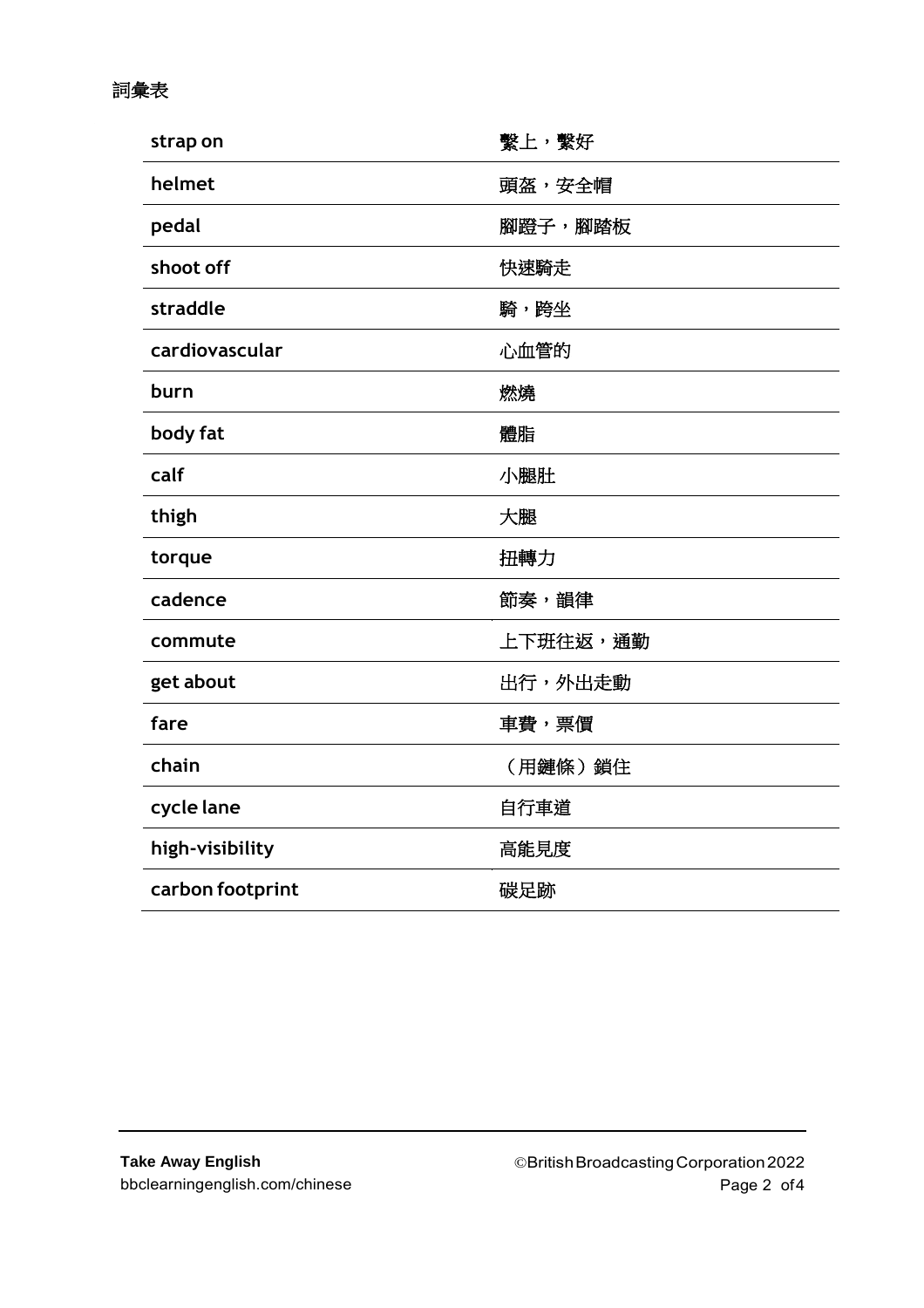#### 測驗與練習

#### **1.** 閱讀課文並回答問題。

- 1. What health benefits are mentioned in relation to cycling?
- 2. What can strengthening your leg muscles through cycling lead to?
- 3. What can cycling help you to save money on?
- 4. What issues related to train travel are mentioned?
- 5. Why is cycling good for the environment?

# **2.** 選擇意思恰當的單詞或片語來完成下列句子。

1. Come on, your helmet and let's go for a ride.

| strap on | torque | cadence | tare |
|----------|--------|---------|------|
|          |        |         |      |

2. My to work is really peaceful as not many people travel at the same time as me.

| calf                                                                 | commute | body fat | burn      |  |  |
|----------------------------------------------------------------------|---------|----------|-----------|--|--|
| . It's safer.<br>3. When cycling, always try to stay in the cycle    |         |          |           |  |  |
| straddle                                                             | burn    | lanes    | body fat  |  |  |
| 4. The train<br>is so expensive that I can't afford it this weekend. |         |          |           |  |  |
| torque                                                               | fare    | calf     | burn      |  |  |
| town more easily.<br>5. I want to buy a bike to help me              |         |          |           |  |  |
| thigh                                                                | pedal   | strap on | get about |  |  |